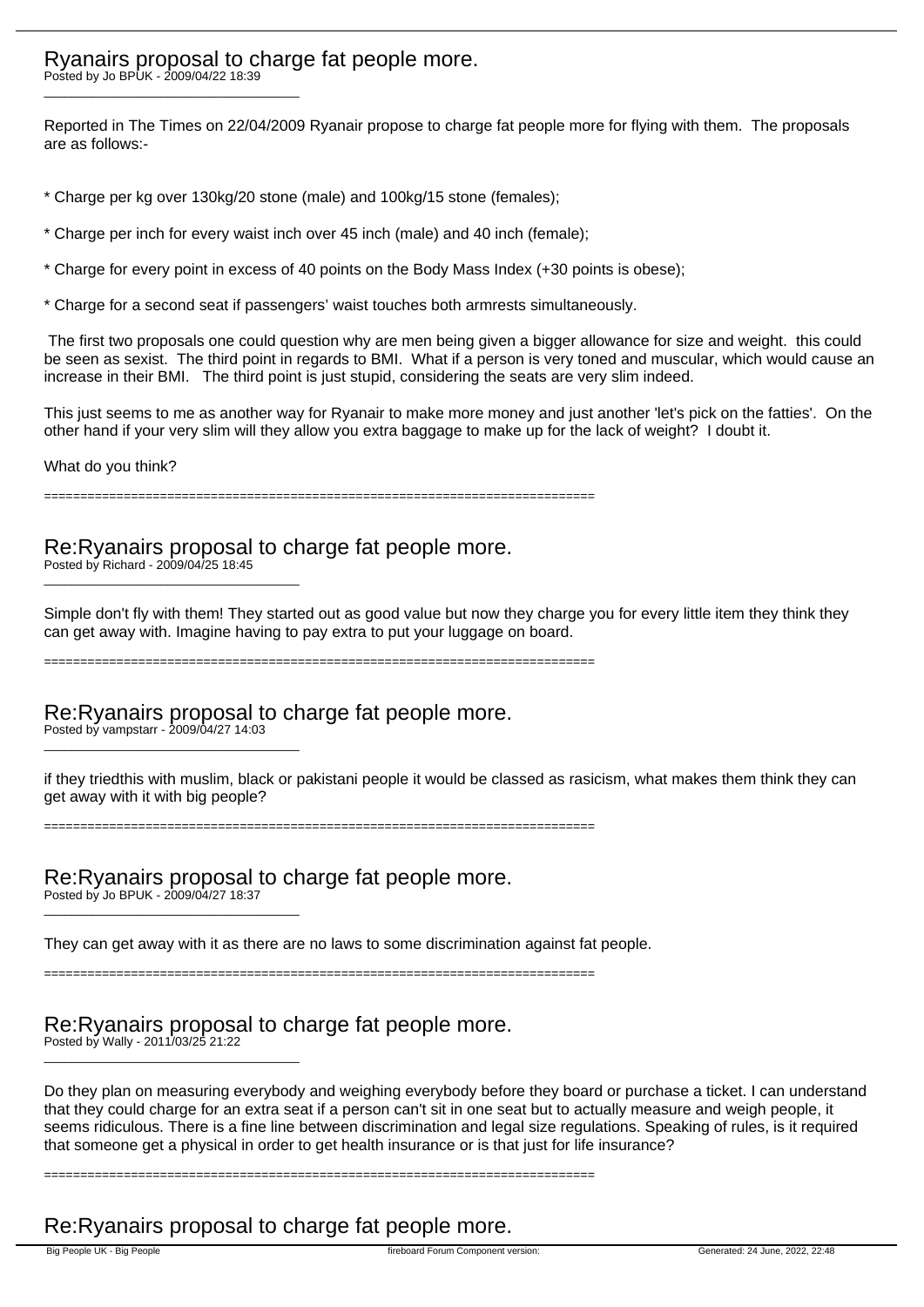#### Posted by idrinkpaint - 2011/04/14 13:49

\_\_\_\_\_\_\_\_\_\_\_\_\_\_\_\_\_\_\_\_\_\_\_\_\_\_\_\_\_\_\_\_\_\_\_\_\_

During my recent flight back to London from New York City's JFK Airport last week I was unexpectedly bumped from premium economy into economy for "operational reasons" (also known as airline incompetence) and was seated next to a highly obese gentleman whose personal excess spilled over the armrests and onto my good person, which made the whole flight rather unpleasant and uncomfortable. It seems all of the posts made thus far are a selfish and one-sided as they only consider the concerns of obese people and not the concerns of other flyers, so i'll try to bring a bit of balance here.

The absolute bottom line is that physics doesn't do political correctness. The heavier someone is the more fuel it takes to keep them in the air. Like it or not, that is a fact and I would suggest that it is little other than ignorance that some of these moaning gastropods don't understanding that. Morbidly obese people aside, the oversensitivity of politically correct do-gooders on this issue causes them to react with an over-zealous knee jerk but in reality the only thing being discriminatory here is the laws of physics - the laws of physics offend them? Why? These are simply laws that mankind have observed govern the natural universe - it's just the way things are. How can any malice be intended?

Whilst I support the principle of charging passengers according to their weight, the inconvenience and financial cost of implementing and policing this would cancel out any financial gain to either the airline or slim, sexy, athletic people. But then I hear the the morbidly obese people cry "what about tall people, pregnant women or body builders? – Why not charge them more for being heavier?". Well, from the perspective of physics and getting a commercial jet in the air and keeping it there, a 300lb passenger is a 300lb passenger, regardless of the specific nature of the excess bulk they are carrying. I for one am not really happy with subsidising fat, tall, muscular or pregnant passengers. Considering though that an empty Boeing 747-400 weighs about 600,000lbs, carries over 400 passengers (whom would typically constitute only approx between 5-10% of its take-off weight), and that the statistical standard deviation of weight for the populous isn't really that dramatic, I'm sure that if one did the calculations it would be seen there really isn't much to be had here in terms of financial loss or gain to slim people or fat people respectively. However, times are hard - maybe 1.5% off a ticket price might be very helpful to someone.

So in summary, in principle I support charging passengers by weight but I do not believe it to be feasible. And given the statistics, it might be a moot point anyway. I would be much more interested to see a £100 surcharge for anyone who wants to put their seat back (paid directly to the person behind them). I just don't like it when people aggressively kneejerk to such passenger weight proposals without considering (or being educated to) the facts, those being it does cost the airlines more to fly obsese people. This is not up for debate - the laws of physics dictate it. And though not practicle to do otherwise, is it really fair to distribute this excess cost across everyone?

The scenario in which a passenger spilling over the armrests into another passengers personal space is of course a completely different story. They should buy two seats. I don't think any reasonable person would argue against that. There is a reason the seats are "very slim indeed" - economics dictacte this, as airlines need to get a certain number of people on a flight or it is not economically viable to run it. Most people fit into these seats and are happy to take the inconvenience to enjoy air travel at low cost.

I can now flatter myself that I have blessed this forum with a comprehensive and coherent assessment on the issue of flying obese people, built upon indisputable scientific and economic facts, practicalities and completely decoupled from any misplaced emotion. So, a hate speech? or just good science? I now invite any comments or abuse you may wish to direct at me on this matter.

============================================================================

## Re:Ryanairs proposal to charge fat people more.

Posted by Richard - 2011/04/16 04:21 \_\_\_\_\_\_\_\_\_\_\_\_\_\_\_\_\_\_\_\_\_\_\_\_\_\_\_\_\_\_\_\_\_\_\_\_\_

idrinkpaint you were obviously a bit annoyed by your recent experience. However I would suggest the airline is at fault for having small seats. As a tall person I find most plane seats uncomfortable

Obviously the business model works otherwise the airlines would change it. The mention of charging more for heavier people is just a money spinner really - nothing much to do with the extra fuel. Using your theory all transport should include a surcharge for fatter people and we can all imagine the chaos that would cause on the bus, train and tube systems.

As you say:

..constitute only approx between 5-10% of its take-off weight), and that the statistical standard deviation of weight for the populous isn't really that dramatic..